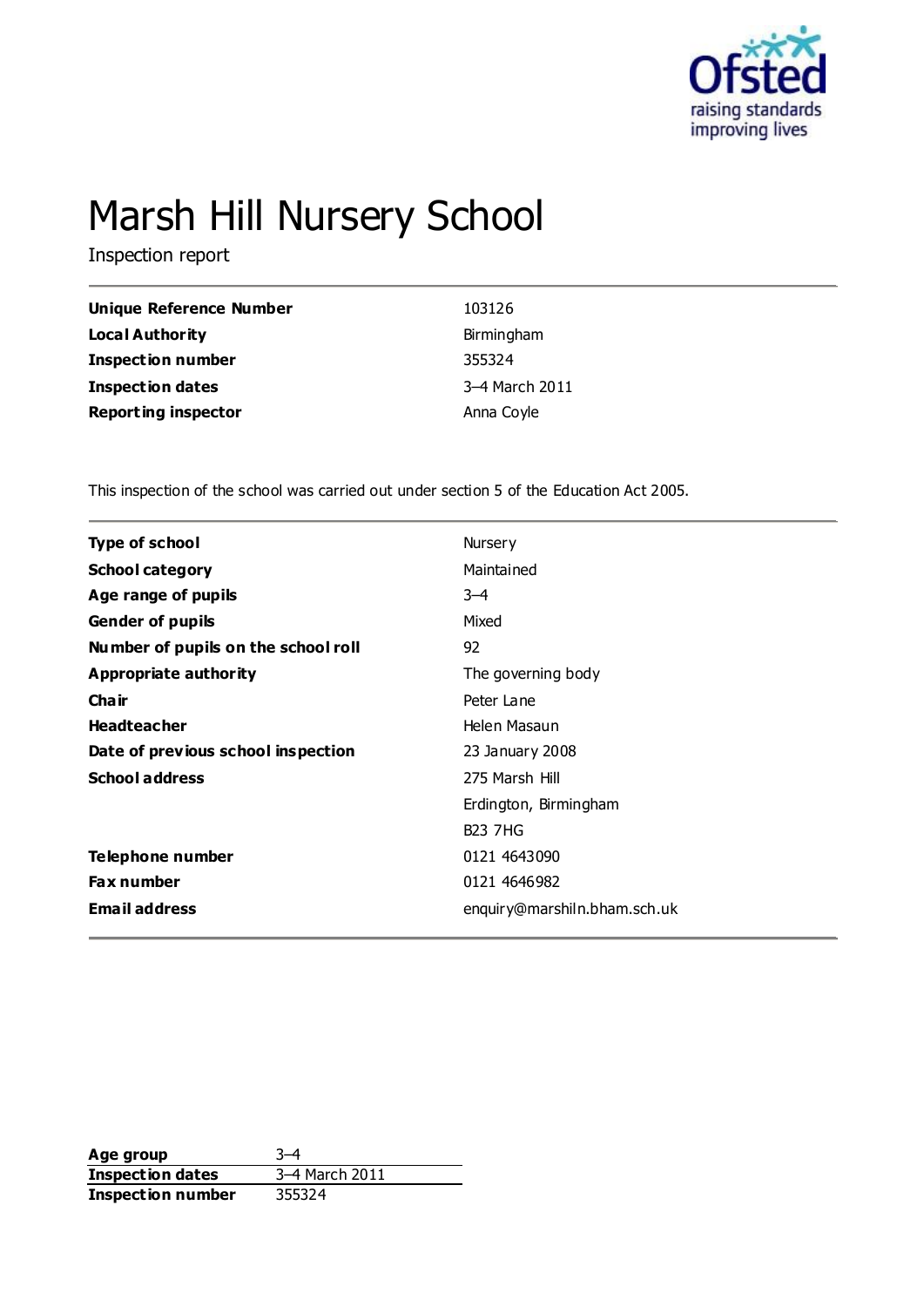The Office for Standards in Education, Children's Services and Skills (Ofsted) regulates and inspects to achieve excellence in the care of children and young people, and in education and skills for learners of all ages. It regulates and inspects childcare and children's social care, and inspects the Children and Family Court Advisory Support Service (Cafcass), schools, colleges, initial teacher training, work-based learning and skills training, adult and community learning, and education and training in prisons and other secure establishments. It assesses council children's services, and inspects services for looked after children, safeguarding and child protection.

Further copies of this report are obtainable from the school. Under the Education Act 2005, the school must provide a copy of this report free of charge to certain categories of people. A charge not exceeding the full cost of reproduction may be made for any other copies supplied.

If you would like a copy of this document in a different format, such as large print or Braille, please telephone 0300 123 4234, or email **[enquiries@ofsted.gov.uk](mailto:enquiries@ofsted.gov.uk)**.

You may copy all or parts of this document for non-commercial educational purposes, as long as you give details of the source and date of publication and do not alter the documentation in any way.

To receive regular email alerts about new publications, including survey reports and school inspection reports, please visit our website and go to 'Subscribe'.

Royal Exchange Buildings St Ann's Square Manchester M2 7LA T: 0300 123 4234 Textphone: 0161 618 8524 E: **[enquiries@ofsted.gov.uk](mailto:enquiries@ofsted.gov.uk)**

W: **[www.ofsted.gov.uk](http://www.ofsted.gov.uk/)**

© Crown copyright 2011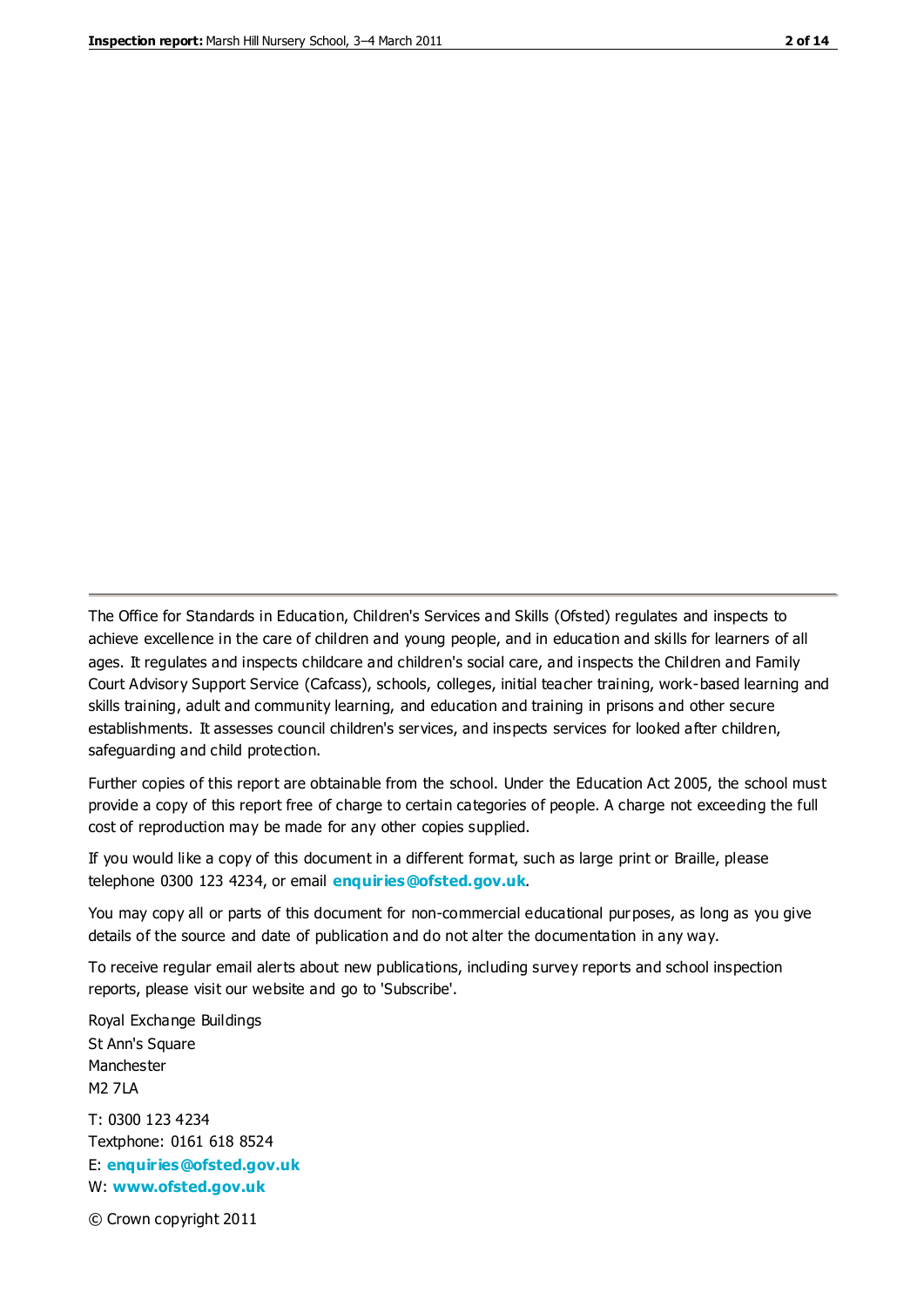# **Introduction**

This inspection was carried out by two additional inspectors who visited seven sessions involving two teachers. Meetings were held with the headteacher, deputy headteacher, assistant headteacher, staff, the Vice Chair of the Governing Body and groups of children, parents and carers. The inspectors observed the school's work and looked at a range of documents including assessment and tracking data, the school improvement plan, monitoring reports, children's work and photographic evidence. The inspection questionnaires were analysed, including 73 from parents and carers and 9 from members of staff.

The inspection team reviewed many aspects of the school's work. It looked in detail at a number of key areas.

- $\blacksquare$  How effectively does teaching build on girls and boys attainment on entry to help them reach the national expectations across the six areas of learning?
- $\blacksquare$  Has the school developed its curriculum, use of teaching staff and buildings effectively to provide more opportunities for children to make independent choices and experience outdoor learning?
- $\blacksquare$  How effective are leadership and management, given the recent changes in senior leadership and the part-time headship?
- What are the reasons for the school's very high budget carry forward and does the governing body have suitable procedures for holding the school to account?

# **Information about the school**

The nursery school is situated within a residential area and is of a similar size to other schools of its type. The majority of children are White British and there is also a wide mix of children from minority ethnic backgrounds which includes a high proportion from Pakistani backgrounds. Over a third of children speak English as an additional language and many of them are at an early stage of language acquisition. The main languages spoken at home are Urdu, Punjabi and Bengali. The proportion of pupils with special educational needs is similar to other settings, and their needs include specific and moderate learning difficulties and autism. The headteacher works part-time each week from Monday to Wednesday. The deputy headteacher is employed on a full-time basis and is the acting headteacher on Thursdays and Fridays. A new assistant headteacher was appointed in January 2011, who oversees the provision for special educational needs and provides bilingual support for early English language learners.

Children transfer from the nursery to one of a large number of local schools; for example, last year children transferred to 19 different schools.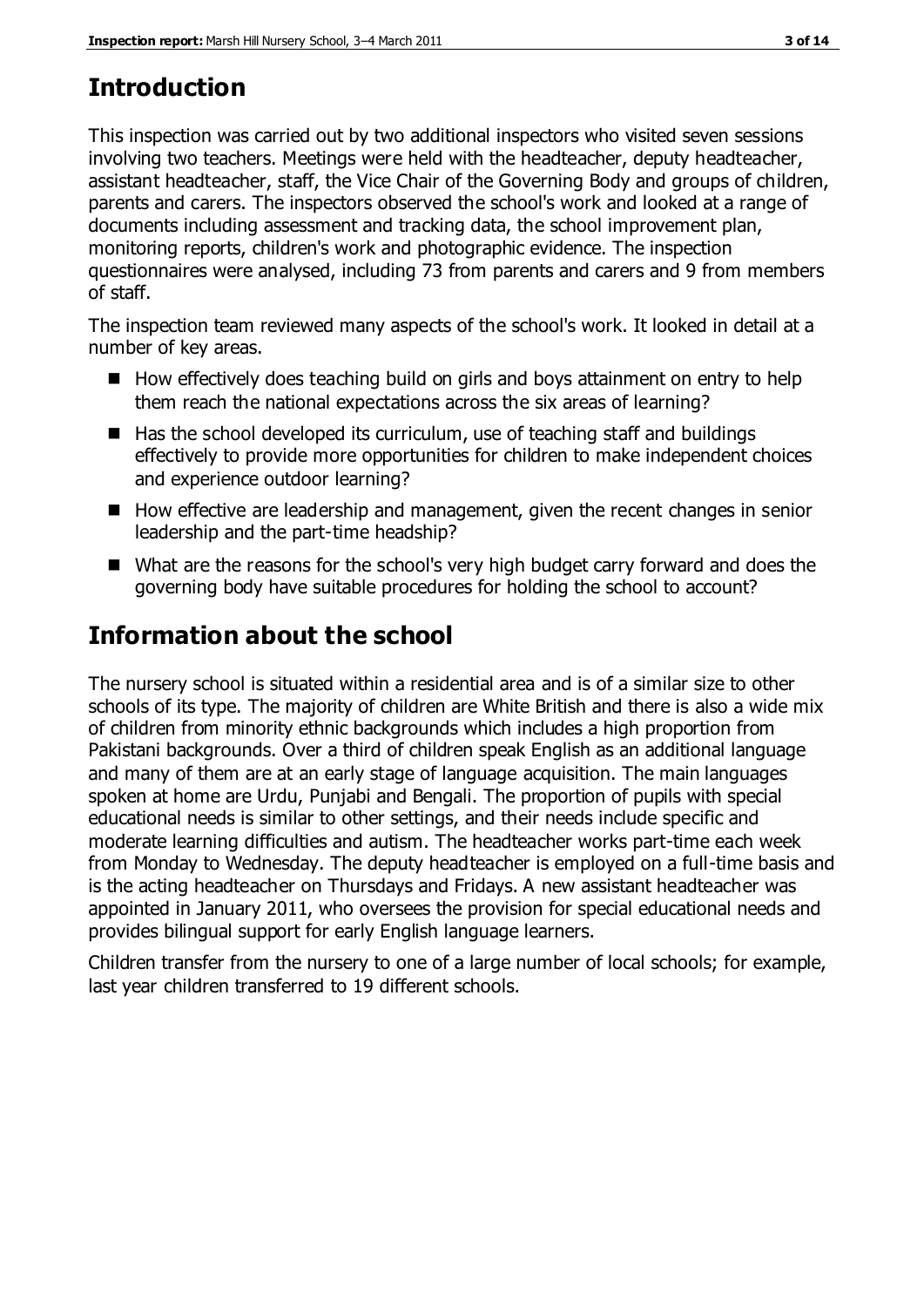## **Inspection judgements**

| Overall effectiveness: how good is the school? |  |  |
|------------------------------------------------|--|--|
|------------------------------------------------|--|--|

## **The school's capacity for sustained improvement 2**

## **Main findings**

This nursery school provides a good quality of education for its children. The outstanding care, guidance and support for the children and exemplary procedures for safeguarding ensure that they feel exceptionally safe and protected. Parents and carers speak highly of the school and agree that its links with them are outstanding. They say that: 'The staff are extremely professional and caring. They make time to listen' and that the school is 'a credit to the community.' The good leadership of the headteacher, who works part-time, and the deputy headteacher benefit the nursery well because they work effectively together as a team. Accurate self-evaluation procedures have enabled senior leaders to develop a clear vision for the future. They have produced a detailed school improvement plan, which rightly includes a focus on further improving children's communication skills and developing the school environment and the outdoor curriculum.

Achievement is good. Children make good progress from low starting points on entry and they attain the age-related expectations by the time they leave the school. Communication, language and literacy skills are developing well but a significant proportion of boys and girls have speech and language development needs when they first start school, and many are at a very early stage of learning English as an additional language. This means that progress is sometimes less consistent in the acquisition of communication skills than it is in other areas of learning. Children make good progress in problem-solving, reasoning and number, knowledge and understanding of the world and creative development. They make exceptional progress in their personal, social and emotional development and in physical development. As a result, they attain standards that exceed the national expectations in these two areas of learning. Children settle well and grow rapidly in confidence. The oldest children behave extremely well and have an excellent understanding of how to lead healthy lifestyles and stay safe. This is because the school focuses well on promoting these aspects of learning.

The quality of teaching and the curriculum are good. The school has outstandingly effective procedures for collecting data about children's progress. Teachers' weekly planning and children's targets are good and show clearly how children will learn through a good balance of adult-led and free-choice activities, indoors and outside. Daily plans are focused well on activities, although they are not monitored consistently by all senior leaders to ensure they provide enough detail about the skills children will learn based on assessment information.

The governing body provides good support for the school and makes sure that all statutory requirements are met. It has suitable procedures to hold the school to account. Consequently, the sharing of staff expertise and the use of the outdoor areas have improved well since the last inspection and are now good. The school is yet to secure planning permission from the local authority for its development of the buildings and play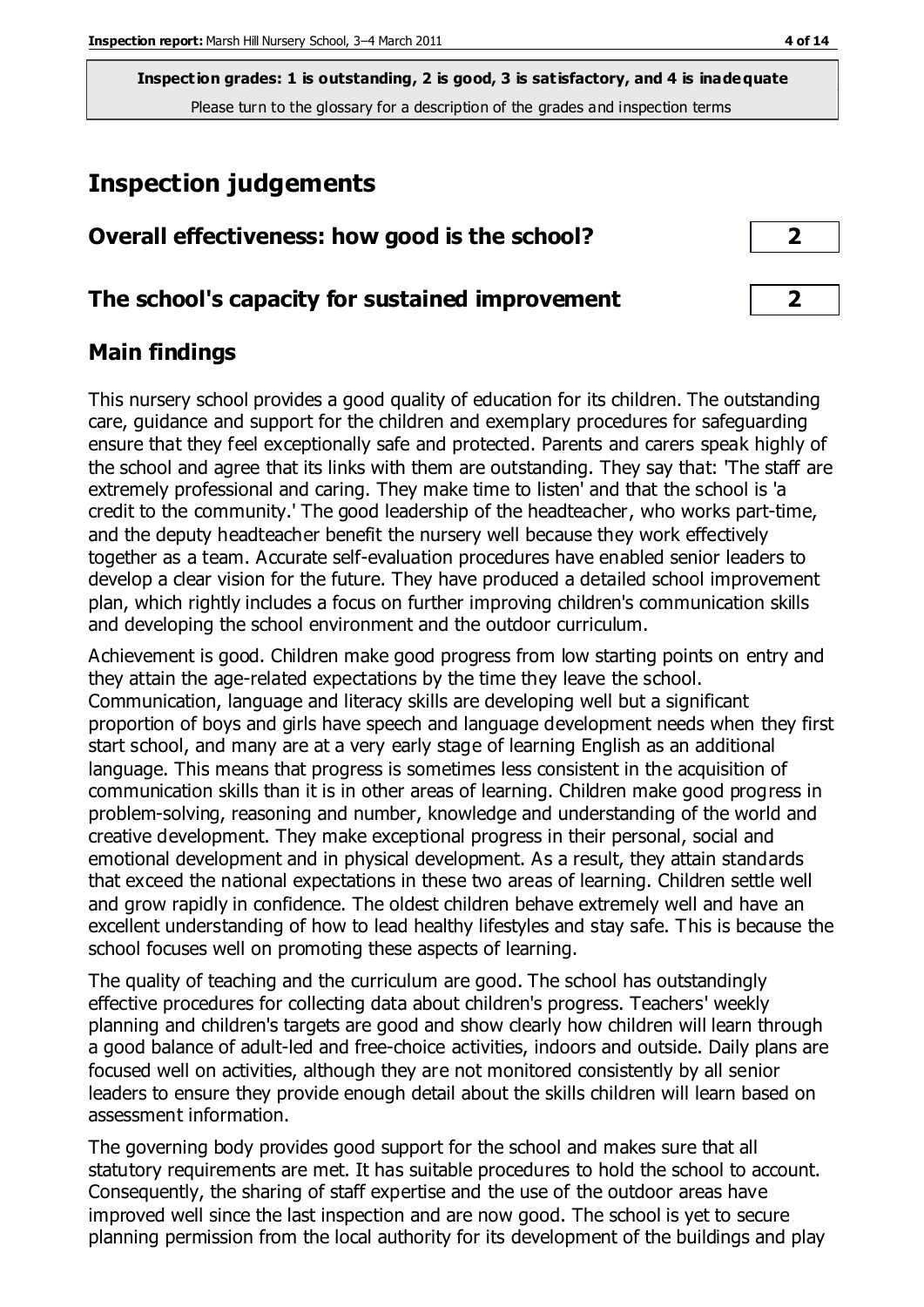areas. Hence, the large amount of money in the school's contingency fund is still set aside for this purpose. The school has good capacity for future improvement because it is led and managed well, governance and teaching are good and leaders have effectively dealt with the points raised at the time of the last inspection.

## **What does the school need to do to improve further?**

- Build upon children's acquisition of communication skills by:
	- providing boys and girls with even more opportunities for role-play activities to help them develop their speech and language.
- Refine the monitoring of teaching and learning by:
	- involving all senior leaders in checking the quality of teaching and the use of assessment to inform daily planning.

## **Outcomes for individuals and groups of children 2**

Children make good progress from low starting points on entry. They make outstanding progress in personal, social, emotional and physical development, including those with special educational needs and disabilities and those who learn English as an additional language. Children increase their physical skills exceptionally well when manoeuvring wheeled toys and climbing over and under large equipment.

Initially, a significant proportion of children lack the skills to communicate with others and many are early language learners. Speaking skills develop steadily and the school's data shows that the gap is closing between the progress of girls and boys. The school's focus on boys' skills of communication has had a positive impact on their learning. As a result, they make good progress towards their individual targets. Listening skills develop quickly and these help children to concentrate well and follow adults' instructions carefully. This was illustrated clearly when children sat in a circle with their teacher and passed around a soft toy known as 'Beat Baby', speaking only when they held it their hands. As children become more self-assured, the good focus on well-planned literacy activities increases their skills in early reading and writing and the most able children achieve particularly well. Good opportunities for creative and imaginative play benefit children's learning, but a few children do not have enough role-play opportunities to help them build upon their speech and language skills. Children make good progress in acquiring knowledge and understanding of the world and in problem solving, reasoning and number; for example, when they explore construction toys and mathematical shapes such as squares, circles and triangles.

Children grow in confidence so that they become happy learners who enjoy their time in the school because they feel exceptionally safe and well cared for. Behaviour is outstanding. Children have a really strong understanding of the difference between right and wrong, and relationships between them are friendly. They respond promptly to adults' high expectations of them and attend school regularly. Children realise the importance of keeping safe even when they become excited, such as during lively musical sessions using xylophones and beaters. They know that fruit and vegetables are good for them and that running around outside helps them to grow healthy and strong. Children make good contributions to the school community by taking responsibility for putting things away and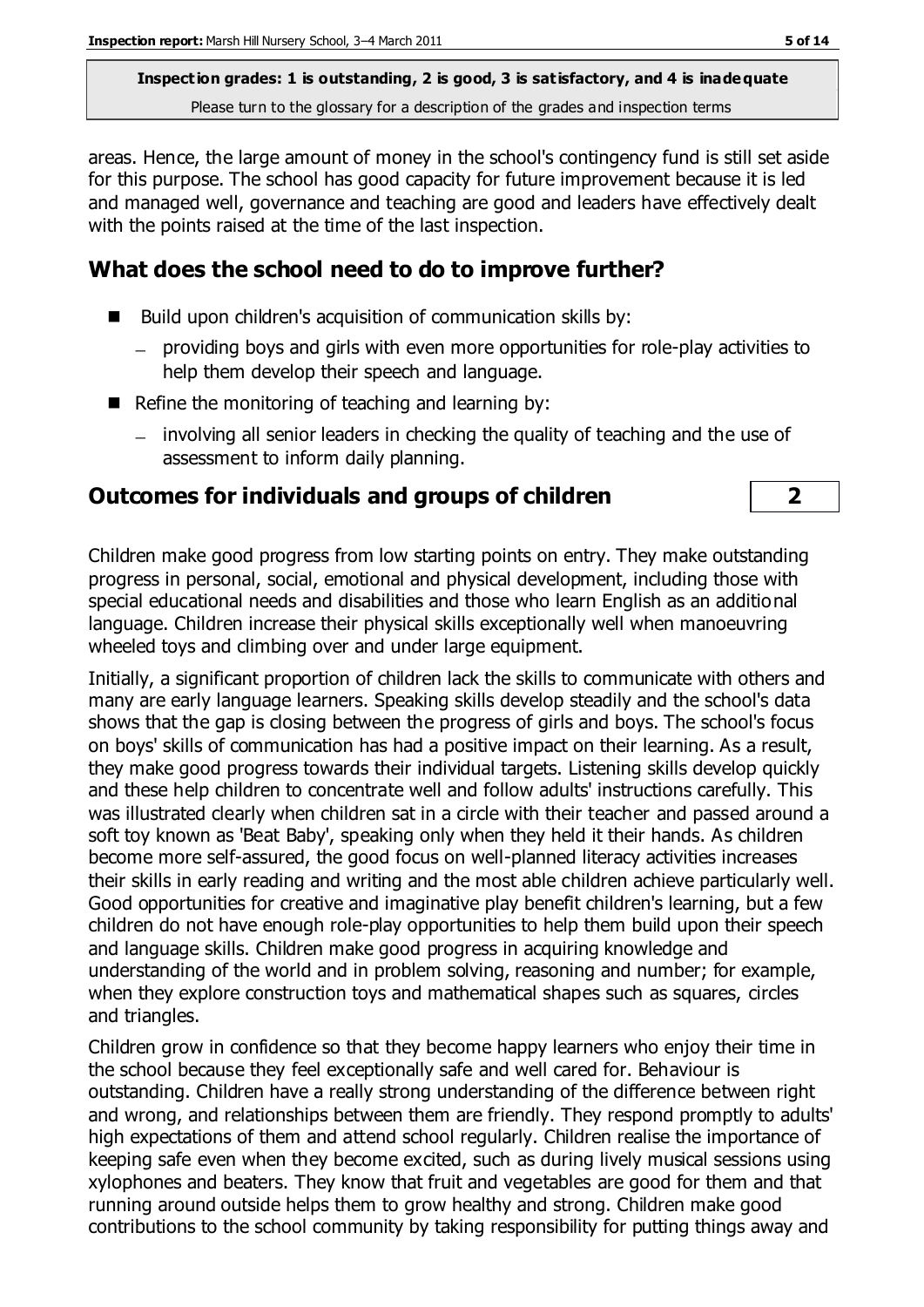## **Inspection grades: 1 is outstanding, 2 is good, 3 is satisfactory, and 4 is inadequate**

Please turn to the glossary for a description of the grades and inspection terms

tidying up. They enjoy trips to a local farm and a centre for sea life. These activities widen their knowledge of cultural aspects and help to prepare them well for their future.

These are the grades for children's outcomes

| Outcomes for children in the Early Years Foundation Stage                                   | $\overline{2}$ |
|---------------------------------------------------------------------------------------------|----------------|
| Children's achievement and the extent to which they enjoy their learning                    | $\mathbf{2}$   |
| Taking into account:                                                                        | $\mathcal{P}$  |
| Children's attainment <sup>1</sup>                                                          |                |
| The quality of children's learning and their progress                                       | 2              |
| The quality of learning for children with special educational needs and/or disabilities and | $\mathcal{P}$  |
| their progress                                                                              |                |
| The extent to which children feel safe                                                      | 1              |
| Children's behaviour                                                                        | 1              |
| The extent to which children adopt healthy lifestyles                                       | 1              |
| The extent to which children contribute to the school and wider community                   | $\overline{2}$ |
| The extent to which children develop skills that will contribute to their future            | 7              |
| economic well-being                                                                         |                |
| Taking into account:                                                                        | 3              |
| Children's attendance <sup>1</sup>                                                          |                |
| The extent of children's spiritual, moral, social and cultural development                  | 2              |

<sup>1</sup> The grades for attainment and attendance are: 1 is high; 2 is above average; 3 is broadly average; and 4 is low

## **How effective is the provision?**

Children of all abilities learn well because the teaching is good overall, and sometimes outstanding. Teachers work effectively with teaching assistants to take responsibility for a wide range of well-planned curricular activities. All adults use open-ended questions skilfully to encourage children join in practical activities, especially during quiet 'circle' time activities with 'Beat Baby'. They watch over children diligently when they are playing; for example, when they are outside climbing on large cones, wriggling through tunnels and balancing on wooden blocks and tricycles. Staff rightly put a lot of emphasis on children choosing tasks for themselves indoors and outside during 'free-flow' activities. Children particularly enjoy learning in the outdoor areas, which are well resourced with plenty of toys and play equipment. Computers and visual aids are used well by staff and children to extend learning. For instance, children with special educational needs and new language learners are well supported when counting two-dimensional shapes and making patterns with dough. The school has accurately identified the development of the outdoor curriculum as an area to improve so that children's learning is enriched even further.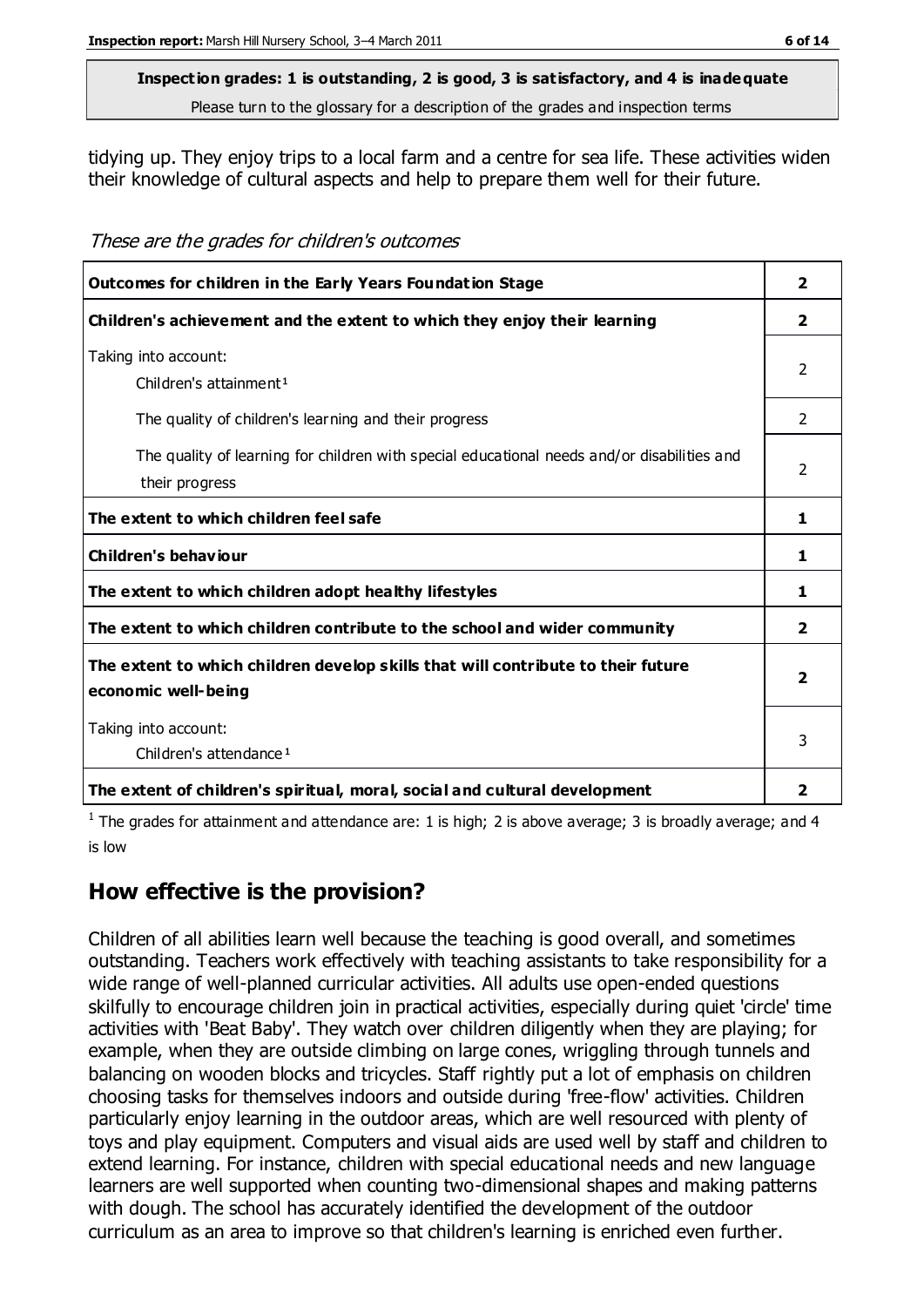Assessment procedures are used meticulously by senior leaders to measure progress and pinpoint children's attainment. For example, the deputy headteacher has detailed information at her finger-tips to help her keep a check on children's progress. However, the data are not always used consistently to inform teachers' planning for daily activities, although clear evaluations of children's learning are made at the end of each day.

Children from all backgrounds and abilities are fully integrated within an inclusive and racially harmonious environment. Staff take excellent care of them while they are in the nursery. This helps the children to settle happily and feel valued. Children who are vulnerable because of their circumstances are cared for extremely sensitively so that they learn to trust the adults around them. Additional support from a speech and language therapist and a teacher for children who learn English as an additional language also benefits children's learning. Good use of photographs to record children's experiences and successes in their 'Learning Journeys' are shared openly with parents and carers. Plenty of attractive displays of children's work in wall displays brighten the classrooms with colour and help to provide a stimulating environment for learning. Visitors, such as a Bhangra dance group, African drummers and storytellers, musicians and local artists, enrich children's learning well.

| The quality of provision in the Early Years Foundation Stage                                                  |  |
|---------------------------------------------------------------------------------------------------------------|--|
| The quality of teaching                                                                                       |  |
| Taking into account:<br>The use of assessment to support learning                                             |  |
| The extent to which the curriculum meets children's needs, including, where relevant,<br>through partnerships |  |
| The effectiveness of care, guidance and support                                                               |  |

These are the grades for the quality of provision

## **How effective are leadership and management?**

The headteacher and the deputy headteacher work together in unison to provide good leadership and management. They share the leadership of the school effectively, have a clear sense of ambition and ensure good value for money is achieved. The new assistant headteacher is developing her role and takes good responsibility for managing the provision for children with special educational needs. Her bilingual skills in Urdu and Punjabi benefit the children's speech and language development, especially those who learn English as an additional language. The senior management team drives forward improvements with the use of a detailed development plan. The management of teaching and learning is good, although monitoring is not sufficiently refined to ensure that teachers have feedback about the quality of their daily plans. Nevertheless, leaders make sure that staff have good opportunities for professional development and training. The governing body meets regularly and is well informed about the school through the headteacher's reports. Governors are keen to develop their roles further to provide more challenge in order to drive forward the school's planning application for its building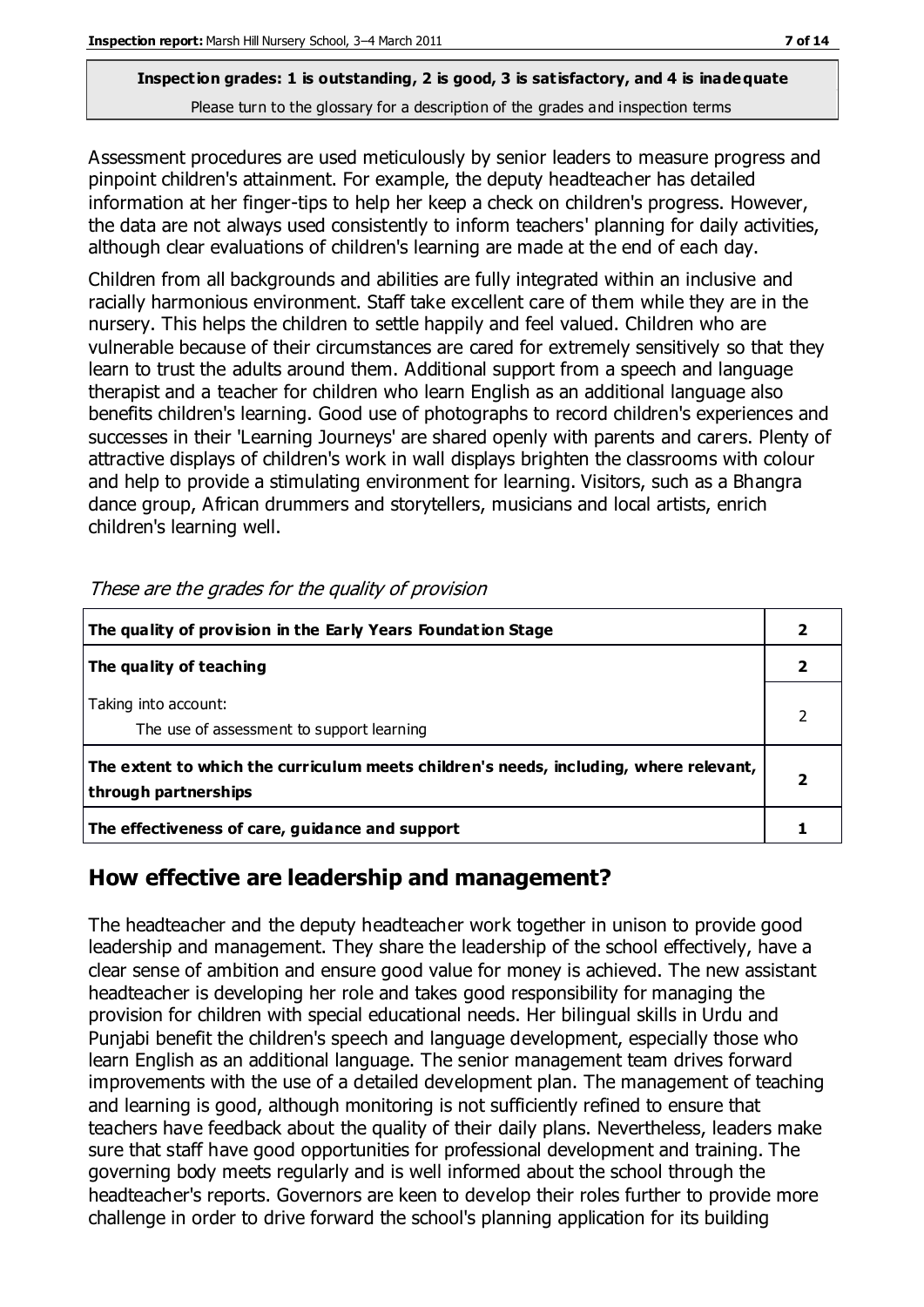project. The school is eager to complete the planned improvements to the accommodation and outdoor areas, and has set aside funds appropriately for this development.

Safeguarding procedures are excellent and records are maintained meticulously. Careful checks are made of all those who work in the school to make sure that staff are suitable to work with young children. The school's excellent focus on partnerships with parents and carers is of great benefit to the children. These links help parents and carers to develop close involvement in their children's learning. Staff are effective in promoting equality of access and opportunity for the children by valuing each child as a unique individual and celebrating diversity. They actively promote good community cohesion between different groups in the local neighbourhood and this has a positive impact on children's learning. For example, effective partnerships with external agencies and local primary schools help the centre to enrich teaching and learning. The school has begun to increase its links with the wider community by making contact with a link for a school in Gambia.

|  |  |  |  |  |  | These are the grades for leadership and management |
|--|--|--|--|--|--|----------------------------------------------------|
|--|--|--|--|--|--|----------------------------------------------------|

| The effectiveness of leadership and management in the Early Years Foundation Stage                                                                               | $\overline{2}$ |
|------------------------------------------------------------------------------------------------------------------------------------------------------------------|----------------|
| The effectiveness of leadership and management in embedding ambition and driving<br><i>improvement</i>                                                           | $\mathbf{2}$   |
| Taking into account:<br>The leadership and management of teaching and learning                                                                                   | $\overline{2}$ |
| The effectiveness of the governing body in challenging and supporting the<br>school so that weaknesses are tackled decisively and statutory responsibilities met | $\overline{2}$ |
| The effectiveness of the school's engagement with parents and carers                                                                                             | 1              |
| The effectiveness of partnerships in promoting learning and well-being                                                                                           | 2              |
| The effectiveness with which the school promotes equality of opportunity and tackles<br>discrimination                                                           | $\overline{2}$ |
| The effectiveness of safeguarding procedures                                                                                                                     | 1              |
| The effectiveness with which the school promotes community cohesion                                                                                              | 2              |
| The effectiveness with which the school deploys resources to achieve value for money                                                                             | 2              |

#### **Views of parents and carers**

The high number of parents and carers who responded to the inspection questionnaire and those spoken to during the inspection were very appreciative of the nursery's provision. Their comments refer accurately to the 'teaching staff who obviously care about their school and the children'. Parents and carers rightly believe that adults care for their children very well. They all agree that their children are happy and safe and that they enjoy their time at the school. Parents and carers say that they are pleased with the experiences the children receive and say that the school takes account of their views and provides them with plenty of information. A very small number of parents and carers expressed concern about their children's progress, the lack of consultation evenings,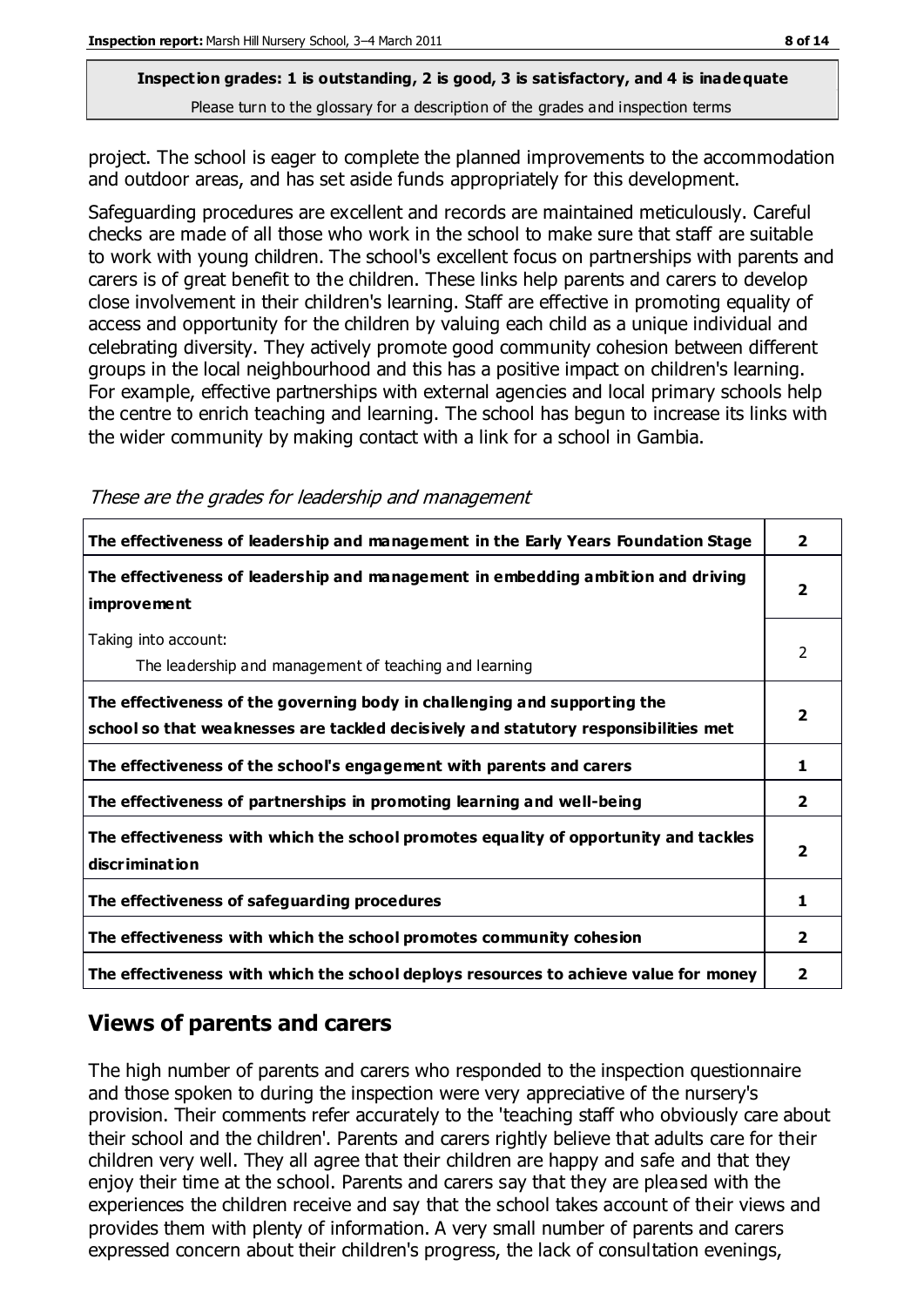#### **Inspection grades: 1 is outstanding, 2 is good, 3 is satisfactory, and 4 is inadequate**

Please turn to the glossary for a description of the grades and inspection terms

pressure to make payments to the school fund and a lack of preparation for transfer to the next school. The inspectors followed up these concerns and found that progress is good and children are prepared well for entry into the Reception year. Plenty of information is given to parents and carers about children's progress which includes regular consultations with them. There is no obligation for parents to pay in to the school fund as this is completely voluntary.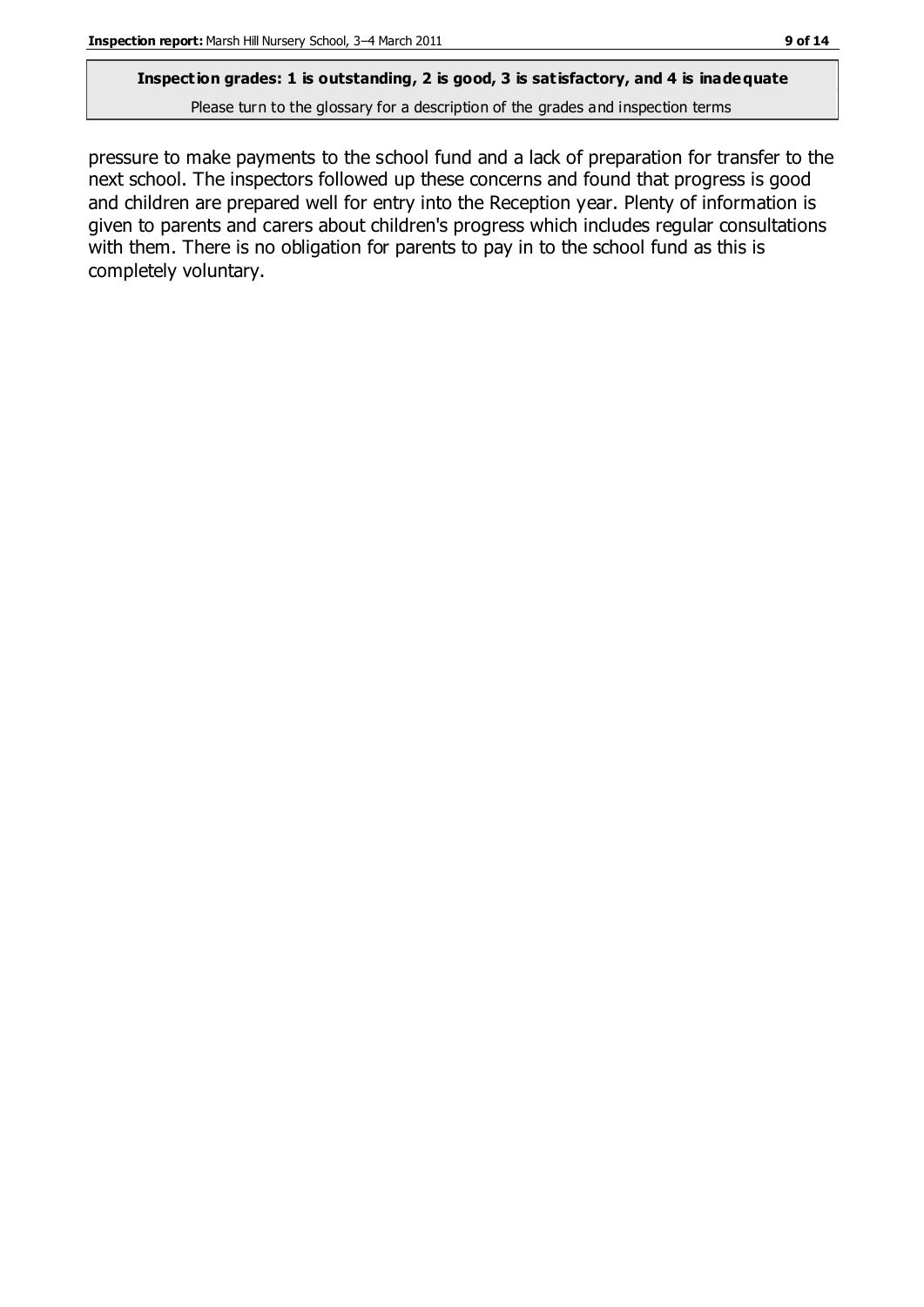#### **Responses from parents and carers to Ofsted's questionnaire**

Ofsted invited all the registered parents and carers of children registered at Marsh Hill Nursery School to complete a questionnaire about their views of the school.

In the questionnaire, parents and carers were asked to record how strongly they agreed with 13 statements about the school. The inspection team received 73 completed questionnaires by the end of the on-site inspection. In total, there are 92 children registered at the school.

| <b>Statements</b>                                                                                                                                                                                                                                       | <b>Strongly</b><br>agree |               |              | <b>Agree</b>  |                | <b>Disagree</b> | <b>Strongly</b> | disagree      |
|---------------------------------------------------------------------------------------------------------------------------------------------------------------------------------------------------------------------------------------------------------|--------------------------|---------------|--------------|---------------|----------------|-----------------|-----------------|---------------|
|                                                                                                                                                                                                                                                         | <b>Total</b>             | $\frac{0}{0}$ | <b>Total</b> | $\frac{0}{0}$ | <b>Total</b>   | $\frac{0}{0}$   | <b>Total</b>    | $\frac{0}{0}$ |
| My child enjoys school                                                                                                                                                                                                                                  | 58                       | 79            | 15           | 21            | 0              | $\mathbf 0$     | 0               | $\mathbf 0$   |
| The school keeps my child<br>safe                                                                                                                                                                                                                       | 56                       | 77            | 17           | 23            | 0              | $\mathbf 0$     | 0               | $\pmb{0}$     |
| My school informs me about<br>my child's progress                                                                                                                                                                                                       | 44                       | 60            | 28           | 38            | 0              | $\mathbf 0$     | $\mathbf 0$     | $\mathbf 0$   |
| My child is making enough<br>progress at this school                                                                                                                                                                                                    | 50                       | 68            | 21           | 29            | $\overline{2}$ | 3               | $\mathbf 0$     | $\mathbf 0$   |
| The teaching is good at this<br>school                                                                                                                                                                                                                  | 53                       | 73            | 19           | 26            | $\mathbf{1}$   | 1               | 0               | 0             |
| The school helps me to<br>support my child's learning                                                                                                                                                                                                   | 48                       | 66            | 23           | 32            | $\overline{2}$ | 3               | 0               | $\mathbf 0$   |
| The school helps my child to<br>have a healthy lifestyle                                                                                                                                                                                                | 39                       | 53            | 29           | 40            | 3              | $\overline{4}$  | 0               | $\pmb{0}$     |
| The school makes sure that<br>my child is well prepared for<br>the future (for example<br>changing year group,<br>changing school, and for<br>children who are finishing<br>school, entering further or<br>higher education, or entering<br>employment) | 37                       | 51            | 29           | 40            | $\overline{2}$ | 3               | $\mathbf 0$     | $\mathbf 0$   |
| The school meets my child's<br>particular needs                                                                                                                                                                                                         | 51                       | 70            | 19           | 26            | 3              | 4               | $\mathbf 0$     | $\mathbf 0$   |
| The school deals effectively<br>with unacceptable behaviour                                                                                                                                                                                             | 38                       | 52            | 30           | 41            | 3              | 4               | 0               | 0             |
| The school takes account of<br>my suggestions and concerns                                                                                                                                                                                              | 41                       | 56            | 31           | 42            | 0              | 0               | 0               | 0             |
| The school is led and<br>managed effectively                                                                                                                                                                                                            | 49                       | 67            | 23           | 32            | $\mathbf{1}$   | $\mathbf{1}$    | $\mathbf 0$     | $\mathbf 0$   |
| Overall, I am happy with my<br>child's experience at this<br>school                                                                                                                                                                                     | 58                       | 79            | 15           | 21            | $\pmb{0}$      | $\mathbf 0$     | $\mathbf 0$     | $\pmb{0}$     |

The table above summarises the responses that parents and carers made to each statement. The percentages indicate the proportion of parents and carers giving that response out of the total number of completed questionnaires. Where one or more parents and carers chose not to answer a particular question, the percentages will not add up to 100%.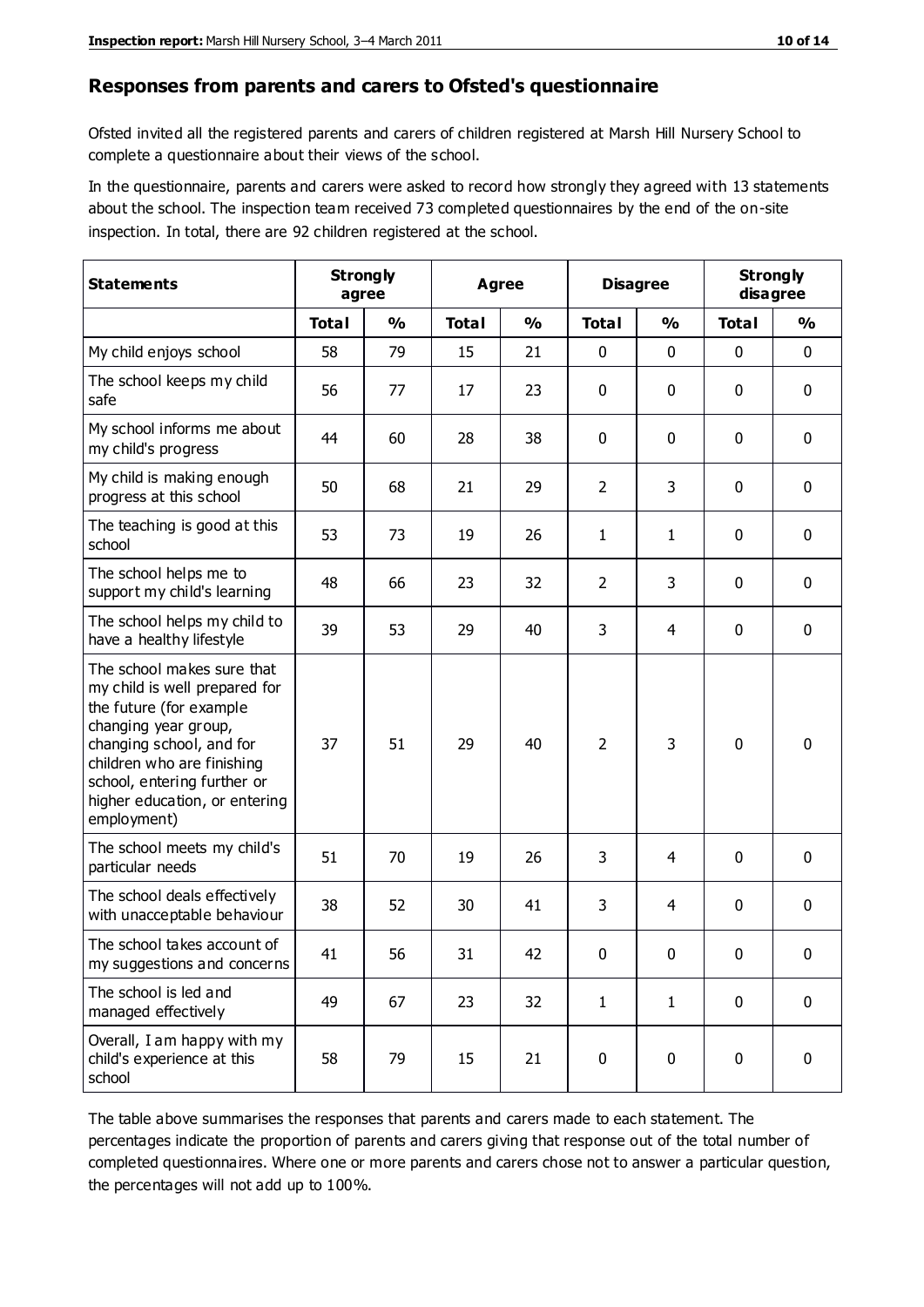## **Glossary**

| Grade   | <b>Judgement</b> | <b>Description</b>                                                                                                                                                                                                              |
|---------|------------------|---------------------------------------------------------------------------------------------------------------------------------------------------------------------------------------------------------------------------------|
| Grade 1 | Outstanding      | These features are highly effective. An outstanding school<br>provides exceptionally well for all its children's needs.                                                                                                         |
| Grade 2 | Good             | These are very positive features of a school. A school that<br>is good is serving its children well.                                                                                                                            |
| Grade 3 | Satisfactory     | These features are of reasonable quality. A satisfactory<br>school is providing adequately for its children.                                                                                                                    |
| Grade 4 | Inadequate       | These features are not of an acceptable standard. An<br>inadequate school needs to make significant improvement<br>in order to meet the needs of its children. Ofsted<br>inspectors will make further visits until it improves. |

#### **What inspection judgements mean**

#### **Overall effectiveness of schools**

|                       | Overall effectiveness judgement (percentage of schools) |      |                     |                   |
|-----------------------|---------------------------------------------------------|------|---------------------|-------------------|
| <b>Type of school</b> | <b>Outstanding</b>                                      | Good | <b>Satisfactory</b> | <b>Inadequate</b> |
| Nursery schools       | 59                                                      | 35   | 3                   | 3                 |
| Primary schools       | 9                                                       | 44   | 39                  | 7                 |
| Secondary schools     | 13                                                      | 36   | 41                  | 11                |
| Sixth forms           | 15                                                      | 39   | 43                  | 3                 |
| Special schools       | 35                                                      | 43   | 17                  | 5                 |
| Pupil referral units  | 21                                                      | 42   | 29                  | 9                 |
| All schools           | 13                                                      | 43   | 37                  | 8                 |

New school inspection arrangements were introduced on 1 September 2009. This means that inspectors now make some additional judgements that were not made previously.

The data in the table above are for the period 1 September 2009 to 31 August 2010 and are consistent with the latest published official statistics about maintained school inspec tion outcomes (see **[www.ofsted.gov.uk](http://www.ofsted.gov.uk/)**).

The sample of schools inspected during 2009/10 was not representative of all schools nationally, as weaker schools are inspected more frequently than good or outstanding schools.

Percentages are rounded and do not always add exactly to 100.

Sixth form figures reflect the judgements made for the overall effectiveness of the sixth form in secondary schools, special schools and pupil referral units.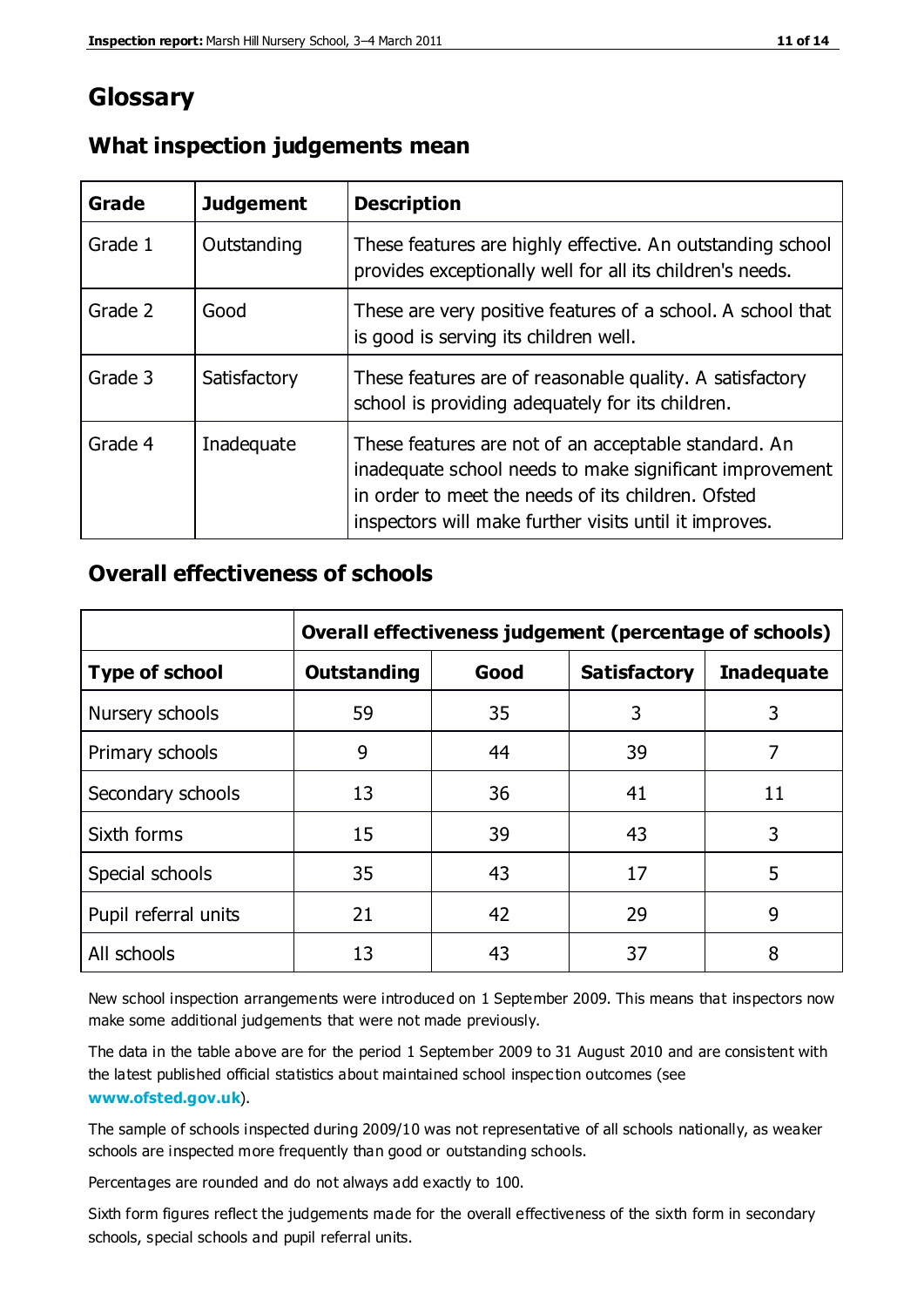## **Common terminology used by inspectors**

| Achievement:               | the progress and success of a child in their learning<br>and development.                                                                                                                                                                                                                                                                                                                                  |
|----------------------------|------------------------------------------------------------------------------------------------------------------------------------------------------------------------------------------------------------------------------------------------------------------------------------------------------------------------------------------------------------------------------------------------------------|
| Attainment:                | in other phases of school, for example primary<br>schools, attainment is the standard of the pupils'<br>work shown by test and examination results and in<br>lessons. However, there is no national average for<br>three- and four-year-olds. Therefore, in inspections of<br>nursery schools, inspectors take account of<br>expectations in the age-related bands of the Early<br>Years Foundation Stage. |
| Capacity to improve:       | the proven ability of the school to continue<br>improving. Inspectors base this judgement on what<br>the school has accomplished so far and on the quality<br>of its systems to maintain improvement.                                                                                                                                                                                                      |
| Leadership and management: | the contribution of all the staff with responsibilities,<br>not just the headteacher, to identifying priorities,<br>directing and motivating staff and running the school.                                                                                                                                                                                                                                 |
| Learning:                  | how well children acquire knowledge, develop their<br>understanding, learn and practise skills and are<br>developing their competence as learners.                                                                                                                                                                                                                                                         |
| Overall effectiveness:     | inspectors form a judgement on a school's overall<br>effectiveness based on the findings from their<br>inspection of the school. The following judgements,<br>in particular, influence what the overall effectiveness<br>judgement will be.                                                                                                                                                                |
|                            | The school's capacity for sustained<br>improvement.                                                                                                                                                                                                                                                                                                                                                        |
|                            | Outcomes for individuals and groups of<br>children.                                                                                                                                                                                                                                                                                                                                                        |
|                            | The quality of teaching.<br><b>In the case of the case of the case of the case of the case of the case of the case of the case of the case of the case of the case of the case of the case of the case of the case of the case of the case of the case of th</b>                                                                                                                                           |
|                            | The extent to which the curriculum meets<br>children's needs, including, where relevant,<br>through partnerships.                                                                                                                                                                                                                                                                                          |
|                            | The effectiveness of care, guidance and<br>support.                                                                                                                                                                                                                                                                                                                                                        |
| Progress:                  | the rate at which children are learning in nursery<br>sessions and over longer periods of time.                                                                                                                                                                                                                                                                                                            |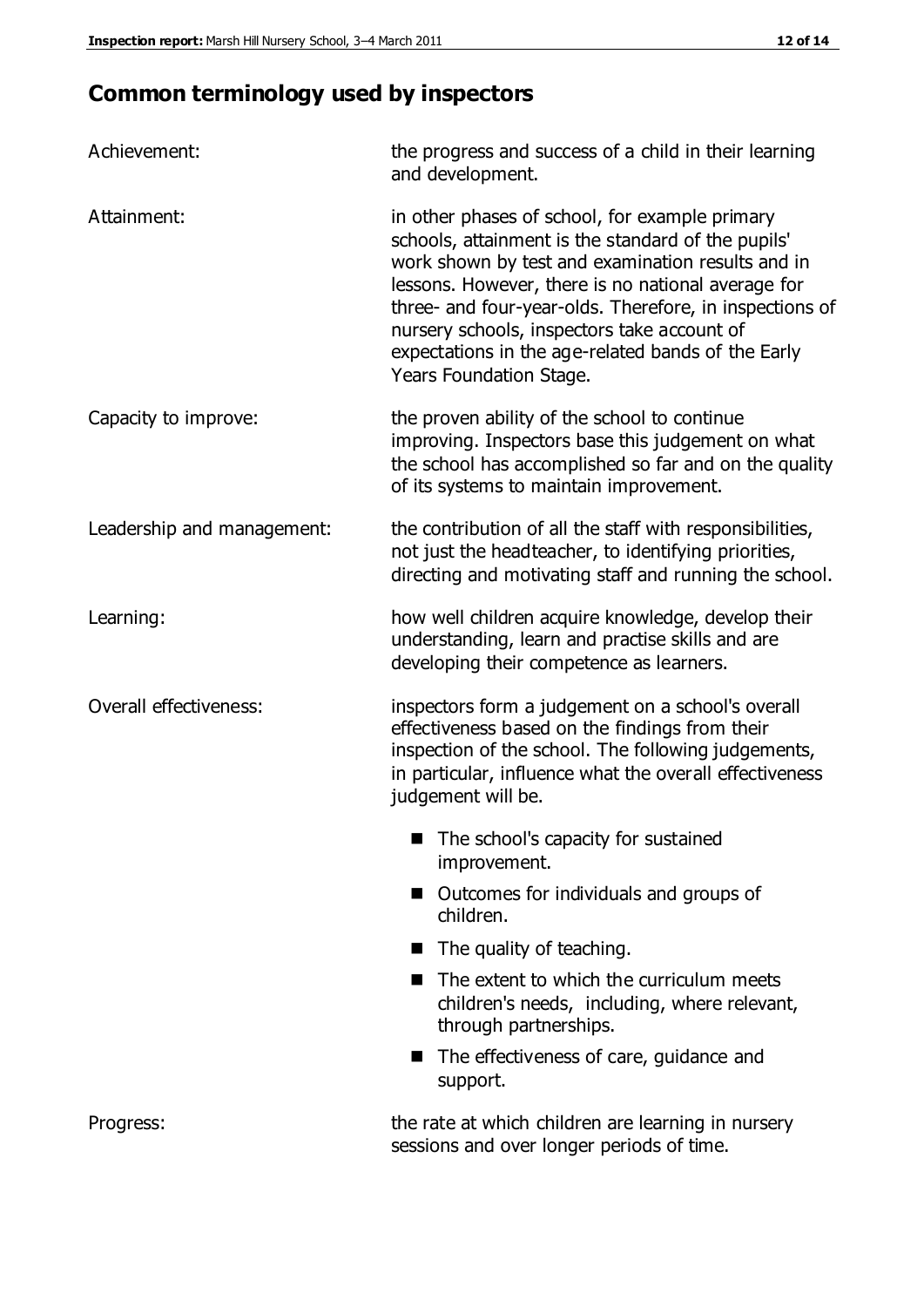#### **This letter is provided for the school, parents and carers to share with their children. It describes Ofsted's main findings from the inspection of their school.**

7 March 2011

Dear Children

#### **Inspection of Marsh Hill Nursery School, Birmingham, B23 7HG**

Thank you for helping me to find out about all the things that you do when I visited you all in Classes 1, 2 and 3. I enjoyed talking to you and seeing you playing together. Here are some of the things I found out.

You have a lot of fun at nursery school, especially in the outdoor area.

You make good progress and learn about lots of new things.

Your behaviour is excellent. You play happily together and enjoy learning.

Many of you understand that staying safe, eating fruit and vegetables and getting plenty of exercise helps you to be healthy and strong.

The adults who look after you are extremely caring and kind. They give you lots of help when you need it and make sure that you are very safe and protected.

The headteacher and the deputy headteacher lead and manage the school well.

There are two things that I have asked school to do to make it even better than it is already. I have asked the teachers to encourage you to talk to each other more often when you are playing, and to make sure leaders check their daily plans. All of you can help too by making sure that you continue to be kind to each other and trying hard in everything you do.

Yours sincerely

Dr Anna Coyle Lead inspector